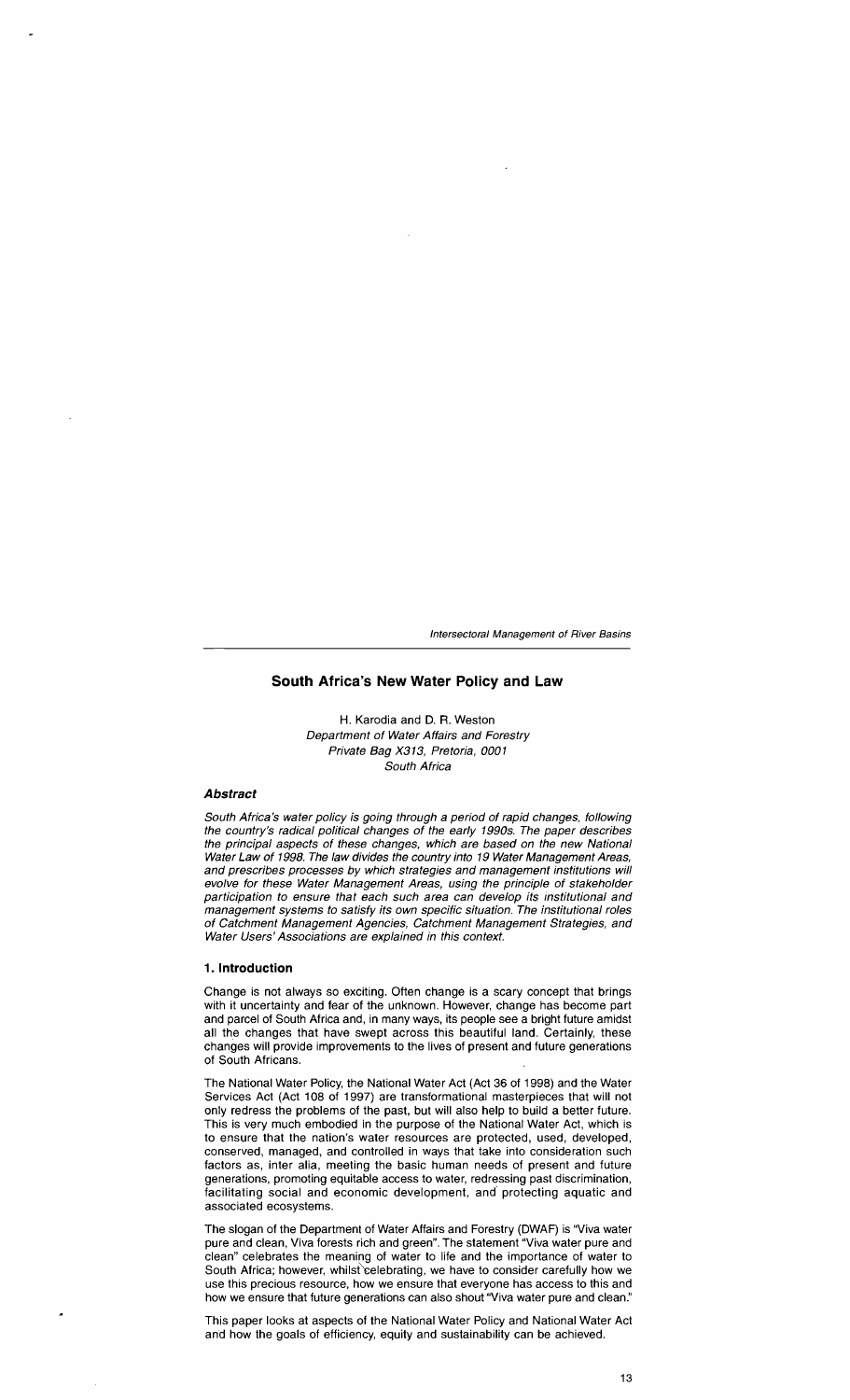### **2. Policy and legal context**

The far-reaching political and social changes that swept across South Africa during the early 1990s only added to the tension caused by the chasm between outdated policy and the realities of resource management. With time it had become very clear that the approaches of the 1956 Water Act, that of water resource development and riparian rights, were not sufficient to meet the rapidly changing political, social, and economic environments. Furthermore, our understanding of the importance of ecological integrity and the role this plays in maintaining resource quality demanded new approaches. It was therefore, high time for policy and legislation that was integrative, flexible and more dynamic.

The White Paper on National Water Policy (DWAF, 1997) set out new integrated policy positions for protection, use, development, conservation, management and control of South Africa's water resources. It did this in plain English and explained how this would be implemented. This remains a remarkable document.

The National Water Act is often described as an "enabling" piece of legislation. It provides little in the way of regulatory procedures, standards and tools which will be used for the integrated approaches that were emphasised in the National Water Policy. The strength of this approach is that it enables the flexibility that is required in regulating a dynamic world.

The framework for the integrated management of water resources is provided in the National Water Act via water resources strategies.

#### **3. Water resource strategies**

The National Water Act provides a two-tier approach to the development of strategies to facilitate the management of water resources.

At the national level, the Act provides for the Minister to progressively develop a National Water Resource Strategy (NWRS). This strategy must set out the objectives, plans, guidelines and procedures of the Minister and institutional arrangements relating to the protection, use, development, conservation, management and control of water resources. The NWRS provides the framework within which water will be managed at regional or catchment levels, in 19 defined Water Management Areas (WMA) that were established in October 1999. It provides this framework as follows:

The ecological component, via:

- $\bullet$ the Reserve (the water required to maintain ecological sustainability);
- setting out of water conservation and water demand management principles; and
- stating objectives for water quality to be achieved.

The social and economic component, via: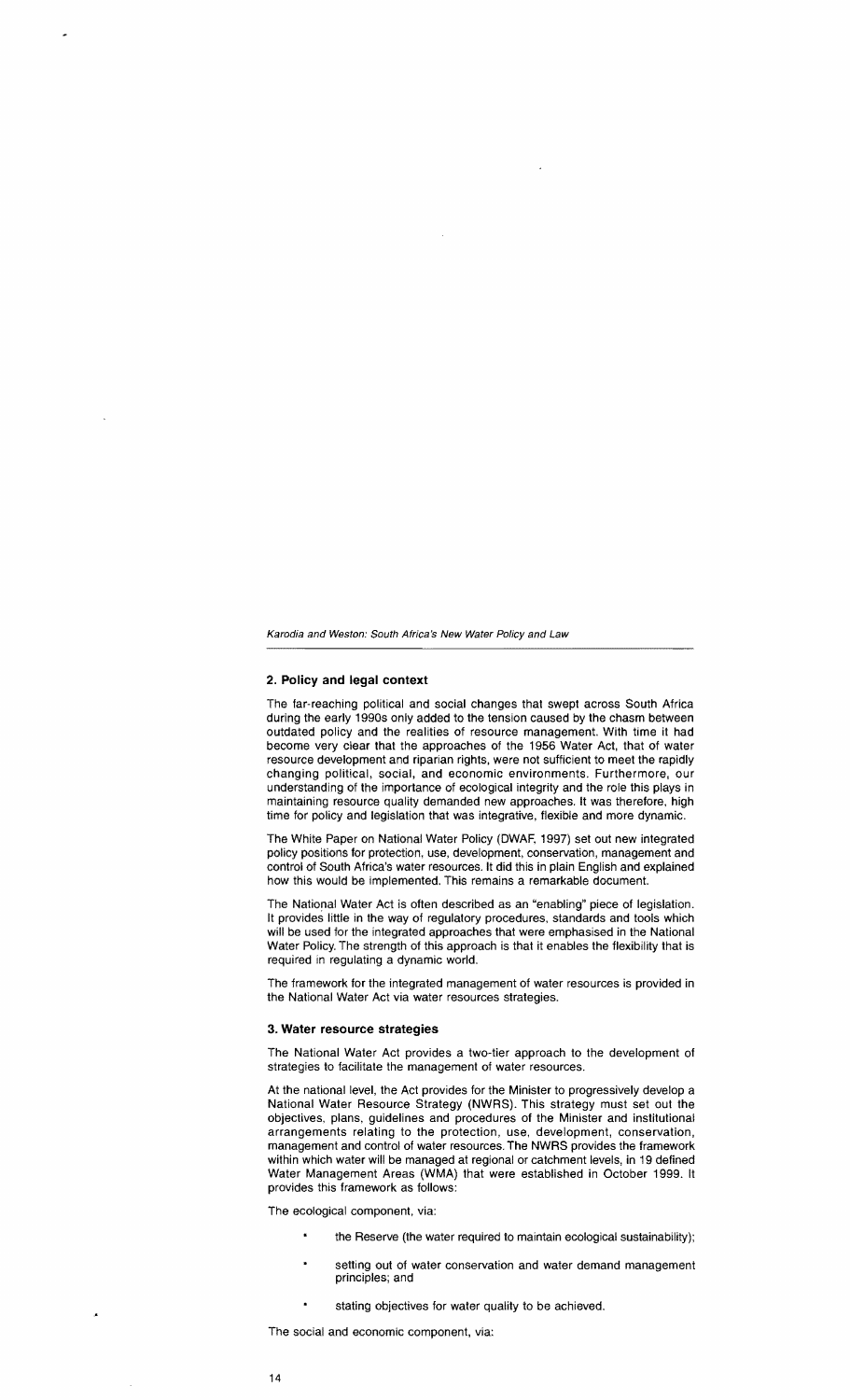- $\blacksquare$ the Reserve (the water required for basic human needs);
- international rights and obligations;  $\blacksquare$
- estimates of present and future water requirements;
- $\bullet$ stating WMA surpluses and deficits;
- stating the quantity of water available in each WMA; and  $\blacksquare$
- providing for inter-catchment transfers.

Integrated management, via:

- $\blacksquare$ objectives for the establishment of institutions;
- determination of the inter-relationships between institutions involved in water resource management; and
- promoting the management of catchments in a holistic and integrated manner.

At a regional level, the NWA provides for the progressive development of Catchment Management Strategies. The Catchment Management Strategy (CMS) must be in harmony with the NWRS and in developing the CMS, the co-operation and agreement of stakeholders and interested persons must be sought with regard to water related matters.

The OMS must set out the strategies, objectives, plans, guidelines and procedures for the protection, use, development, conservation, management and control of water resources in the WMA. As with the NWRS, the CMS 'also addresses the ecological, social and economic imperatives as well as making provision for integrated approaches, as follows.

The ecological imperatives, via:

- the class of the water resources, the resource quality objectives and the requirements of the Reserve; and
- taking into account the geology, climate and vegetation.

The social and economic imperatives, via:

- considering international obligations;
- $\blacksquare$ taking into account demography, land use and waterworks;
- $\bullet$ water allocation plans; and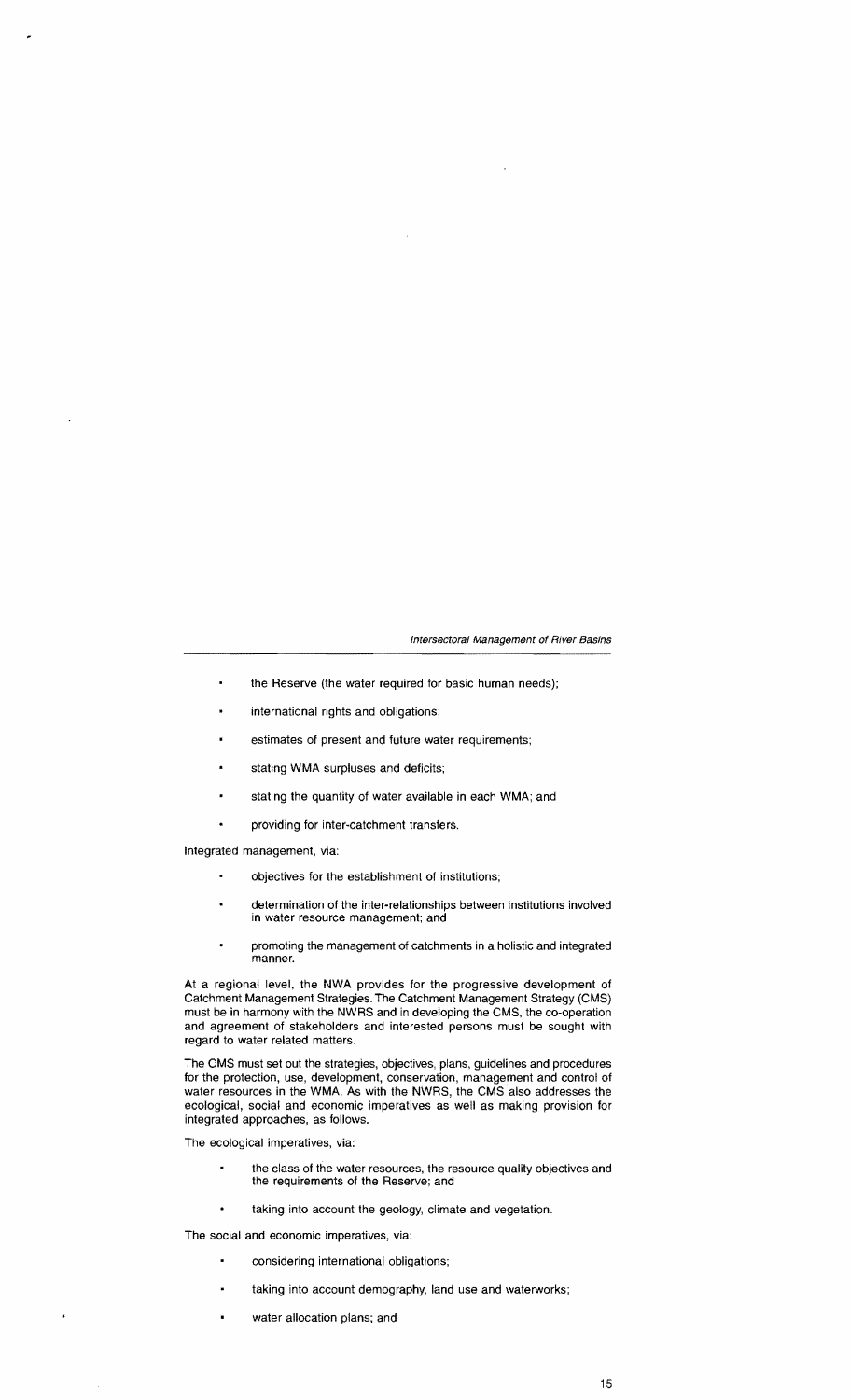$\blacksquare$ taking into consideration the needs and expectations of existing and potential water users,

Integrated management, via:

- taking into account any relevant national or regional plans prepared in terms of any other law;
- $\blacksquare$ enabling the public to participate in managing water resources; and
- setting out the institutions to be established.

Often, when these strategies are discussed, it is said that they can be summarised as working towards equity, efficiency and sustainability. In a complex way the various components do. But, to try and make the picture simpler, these strategies are about finding a balance between socio-ecological needs for resource protection and socio-economic needs for resource development and utilisation. by involving stakeholders via various institutional arrangements.

#### 4. Water management institutions

The National Water Act provides for the establishment of a variety of water management institutions. The aim of establishing these institutions is to delegate water resources management to more regional and localised levels, to involve stakeholders in water resources management and thereby give effect to integrated water resources management.

#### 4.1 Catchment Management Agencies

These agencies will be established progressively throughout the country, within the Water Management Areas defined by the National Water Resource Strategy. Whilst certain water resource management functions may be assigned or delegated to these agencies, there are initial functions that all Catchment Management Agencies must perform upon establishment. These include, amongst others:

- Playing a co-ordinating role regarding water-related activities and water management institutions;
- Developing and implementing a Catchment Management Strategy;
- Encouraging public participation.

A range of organisational models for these agencies will be required to suit the differing needs of the various Water Management Areas. Furthermore. the organisational structure will depend largely on the functions that are assigned or delegated to it. Certainly, the structure will need to be sustainable in terms of both human and financial resources. The aim is for Catchment Management Agencies is to be focussed and responsive and not to be bureaucratic hurdles.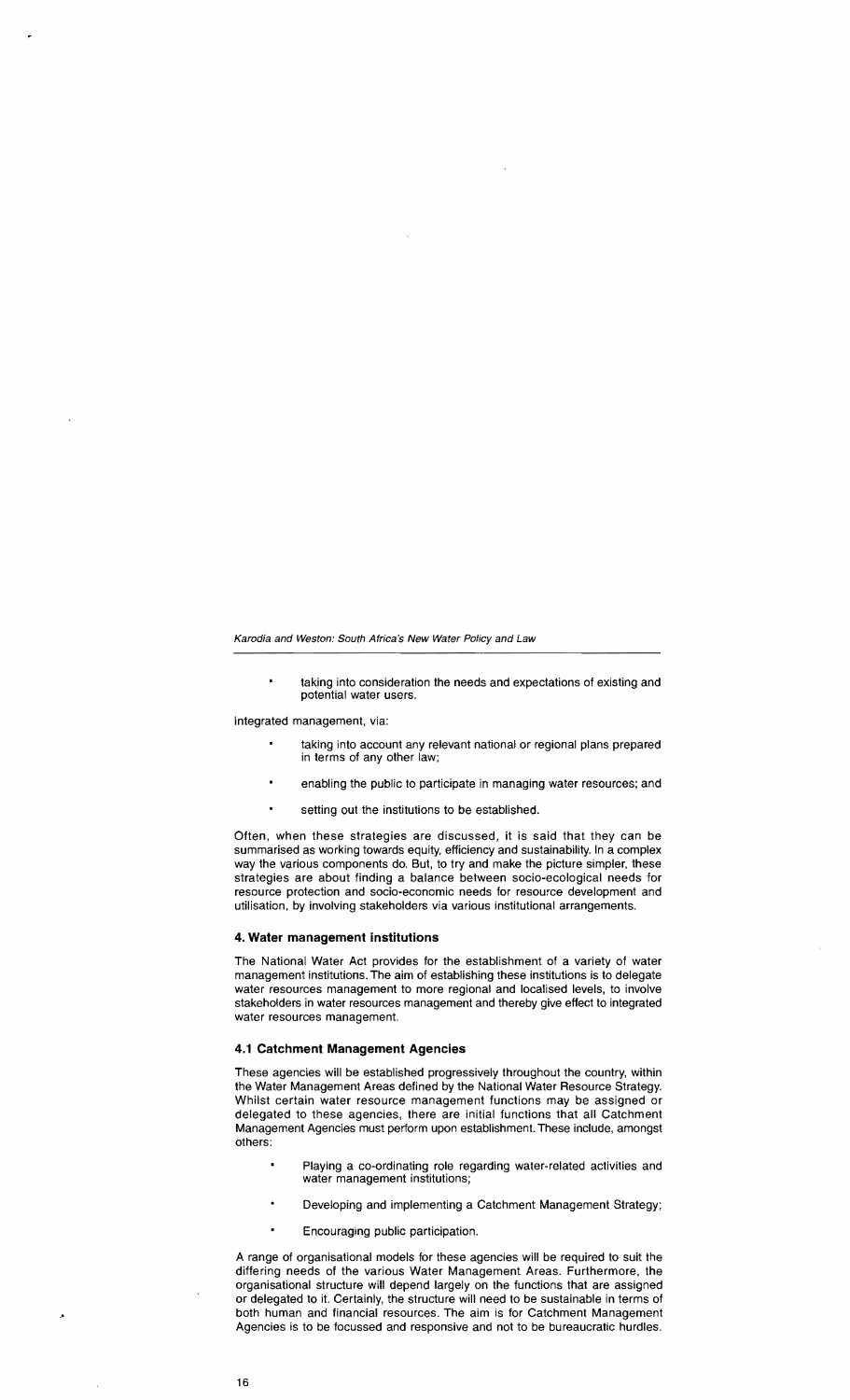The Governing Board of the Catchment Management Agency will be accountable to the Minister for the Agency's performance, and will be primarily responsible for setting the vision, mission and strategic direction. This Board will reflect the relevant sectoral, demographic and gender profiles, as well as possess the appropriate expertise and experience.

The Governing Board will ultimately be responsible for implementing the Catchment Management Strategy. Therefore, this Board will be responsible for ensuring that the balance between socio-ecological protection and socioeconomic development is maintained in the Water Management Area. This will mean that the Governing Board will have to ensure, via the staff of the Catchment Management Agency, that stakeholders have their say with regard to resource protection and resource development and that the strategy reflects their needs and requirements.

## **4.2 Catchment Management Committees**

The National Water Act provides specifically for the establishment of committees by the Catchment Management Agency "to perform any of its functions within a particular area or to advise it." It also provides for powers to be delegated to Committees. Catchment Management Committees provide an important means by which Catchment Management Agencies can broaden their management and technical capacity. They also provide a mechanism through which a broader range of stakeholders can be included in water resource management.

## **4.3 Water User Associations**

A Water User Association (WUA) is a statutory body established by the Minister in terms of the National Water Act. WUAs are, in effect, co-operative associations of individual water users who wish to undertake water-related activities for their mutual benefit.

The broad role of a WUA is to enable people within a community to pool their resources (money, person-power and expertise) to carry out water-related activities more effectively. The establishment of a WUA must also assist in achieving the purposes of the Act. WUAs, firstly, enable members to benefit from addressing local needs in terms of local priorities and resources. Secondly, they provide a mechanism through which a CMA (or the Minister) can devolve the implementation of aspects of the Catchment Management Strategy to the local level.

WUAs will normally operate at a localised level. However there will be exceptions, such as when the length of a river managed by a WUA is so long that it relates more to a regional than a local interest. A WUA may be concerned with a single purpose, such as controlling recreational activities on a river or providing water for emerging farmers. Alternatively, a WUA may be multi-sectoral, dealing with a variety of water uses within its area of operation. WUAs may derive their functions through a process of delegation from the Minister or the CMA. The WUA is accountable, for exercising a delegated function, to whoever gave the specific delegation.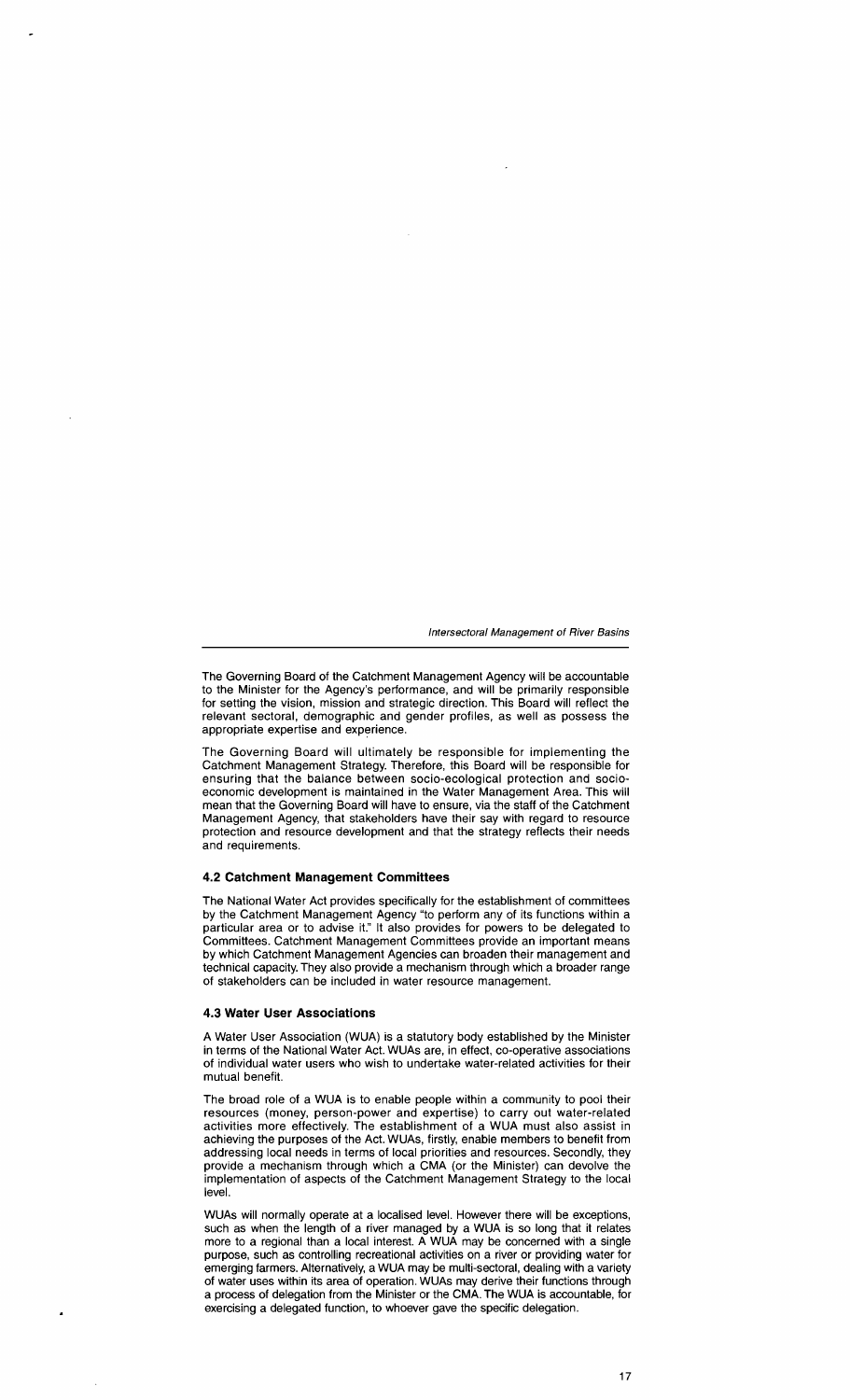The DWAF has for some time been busy with a process of transforming Irrigation Boards which, constituted under the auspices of the 1956 Water Act, were essentially exclusive in their nature. Typically, these Boards did not include the participation of previously disadvantaged groups in the management of the water resources, and also had limited human and financial support. The transformation and establishment of these WUAs with regard to the participation of previously disadvantaged groups have certain constraints and difficulties that need to be overcome. One of many issues that need to addressed is ensuring that the historically disadvantaged become empowered sufficiently to have their say and not be overpowered by those who are economically stronger. Much is to be done, also, in bringing people together so as to learn and understand each other's needs and requirements. It is strongly believed that institutions such as WUAs can play an important role in ensuring that water resource management becomes more integrated.

# **4.4 Institutional linkages**

Naturally one of the questions that arises when looking at these various Water Management Institutions is, how do they relate to each other and who is responsible for what? For sound, and maybe obvious, reasons the relationship between a CMA and DWAF is likely to be a very close one. DWAF is responsible for the development 'and implementation of the National Water Resources Strategy, whereas the CMA will be responsible for the development and implementation of the CMS within its Water Management Area. The Minister is ultimately accountable for the management of the nation's water resource. He or she must therefore ensure that CMAs carry out their functions effectively.

A WUA, together with other water management institutions and water services institutions, will be responsible for executing the Catchment Management Strategy at a local level.

Therefore, the establishment of these water management institutions will provide a more effective conduit for stakeholders to voice their needs and requirements for socio-ecological protection and socio-economic development.

#### 5. **Co-operative governance and public participation-a road to sustainability**

CMAs will manage activities impacting on the water resources of their WMA. In doing so they will have to actively work with these various water management institutions as well as other national departments, provincial and local government, non-governmental organisations and so on. Co-operative governance will have to be the order of the day to enable successful integrated water resource management.

The various dimensions of integration present an exciting challenge to water management institutions as South Africa's environmental, water and land-use legislation and administration is typically characterised by fragmentation (Görgens et ai, 1998). However, the Constitution provides that all spheres of government and all organs of the state must co-operate with each other in mutual trust and good faith by co-ordinating their actions and legislation with each other (DWAF, 1997).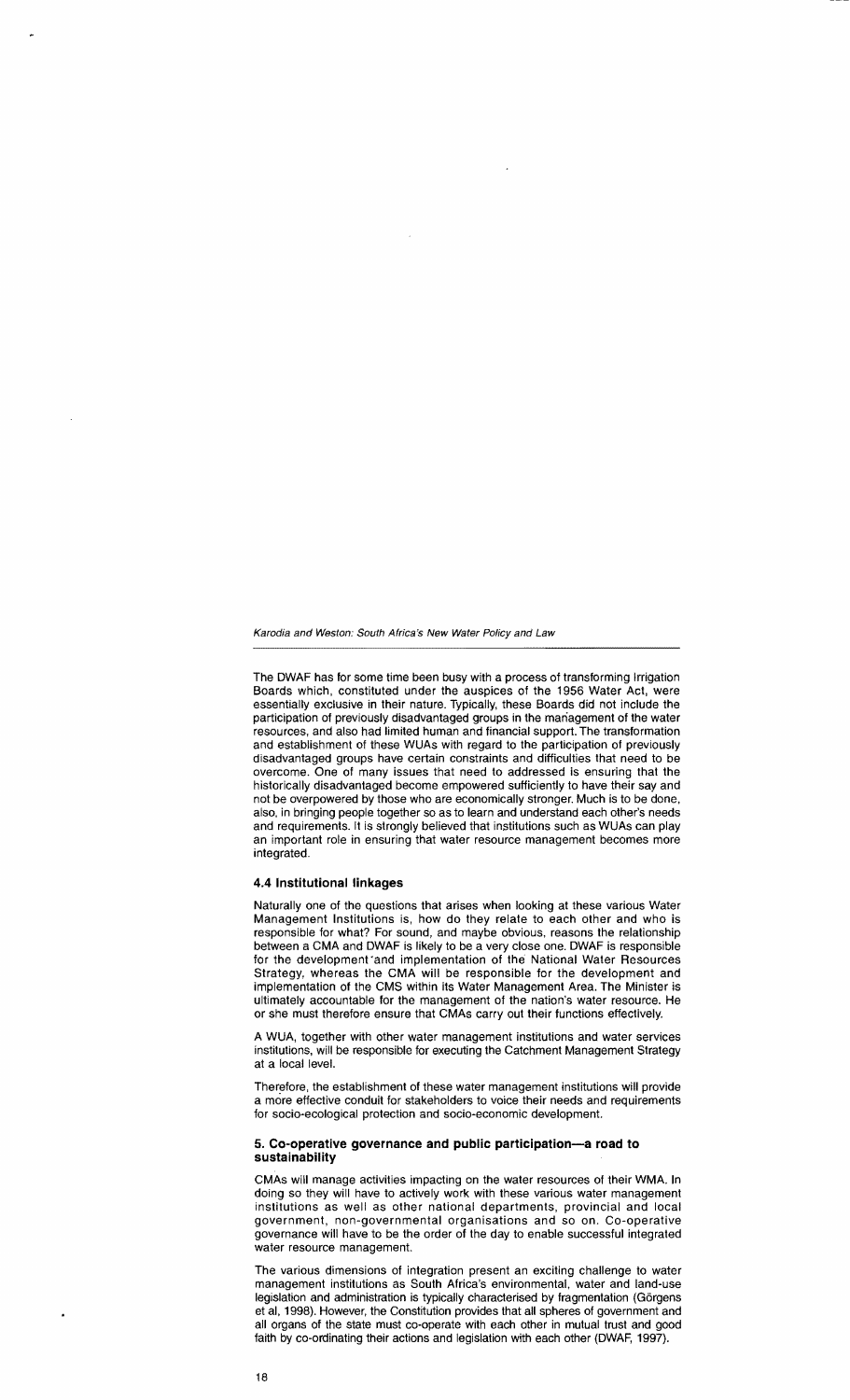Therefore, co-operative governance is not only a policy matter, **it is in** fact constitutionally mandated (see Figure 1).

**Figure 1: The constitution mandates co-operative governance and integration, and this is carried through into the National Water Act** 



Dent (2000) made the pertinent observation that successful integrated water resource management will require interaction between individuals, organisations and disciplines, thereby enabling the collective, timeous, wise and cost-effective assessment of proposed, present and past actions. Therefore, integration is also about interaction and therefore, the need for co-operative governance and public participation is carried through to the NWA via the water resource strategies.

The NWA provides a number of legal requirements for public participation **in** a number of sections throughout the Act. Words often used include: co-operation and agreement; public to participate; consult with any persons or organisation; co-operation and consensus; and community participation. However, despite the legislative requirement, integrated water resource management will not be achieved without public participation and, therefore, it should not be seen as regulatory "add-ons". This is supported by Jendroska (1998) who contends that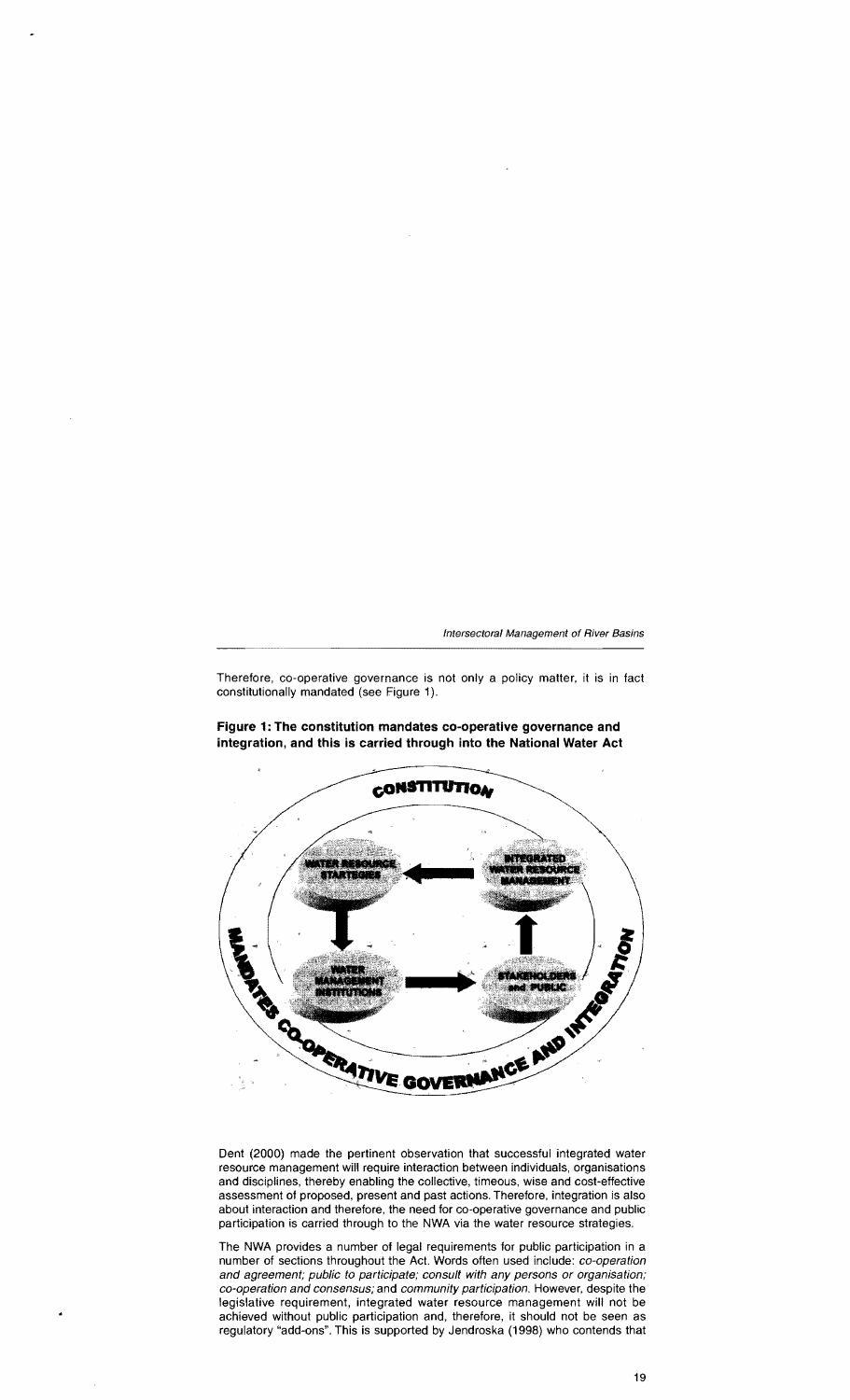"public control, enhanced by transparency, is not only considered important; it is, in relative terms, the least expensive of all instruments for implementing environmental policies and enforcing environmental legislation."

Water resource issues are complex and large amounts of technical information are often required to assist the process. Further, due to the complexity of issues many stakeholders are typically involved. Some of these stakeholders are lay people, some are experts. Often these people see things very differently. Certainly the public participation and stakeholder involvement processes have to take into account these dynamics (DWAF, 2000). The processes may be awkward, timeconsuming and expensive, but Behr (1999) noted that without exception all models indicate that involving stakeholders achieves greater consensus about methods for appropriately managing the environment. He went on to note that the success of these processes depends on identifying stakeholders, involving them in informational and decision-making processes, and ultimately implementing programmes in co-operation with community groups. .

However, the responsibility for the success of this approach does not just lie at the door of central government. Zazueta (1995) pointed out that civil society also has a responsibility and that it needs to move beyond the paradigm of criticising government action, or inaction, and build its own capacities to propose viable options that address the problems they articulate. They must also learn how to work together better to generate a broader range of choices and options for people to assess as participatory democracies evolve.

It is, therefore, the policy of the Department of Water Affairs and Forestry to strive for integrated water resource management arm-in-arm with its stakeholders; both aware of each other's importance. For without each other we will not be able to ensure that our water resources are managed in a manner that is sustainable, both in terms of the environment and of process. If we ensure that the sustainability of the resource is ensured by means of Resource Quality Objectives, and if we ensure that the approaches of involving stakeholders in water resource management are also sustainable, then as a "team" we can work towards ensuring that the allocatable water resources of South Africa are used equitably and efficiently.